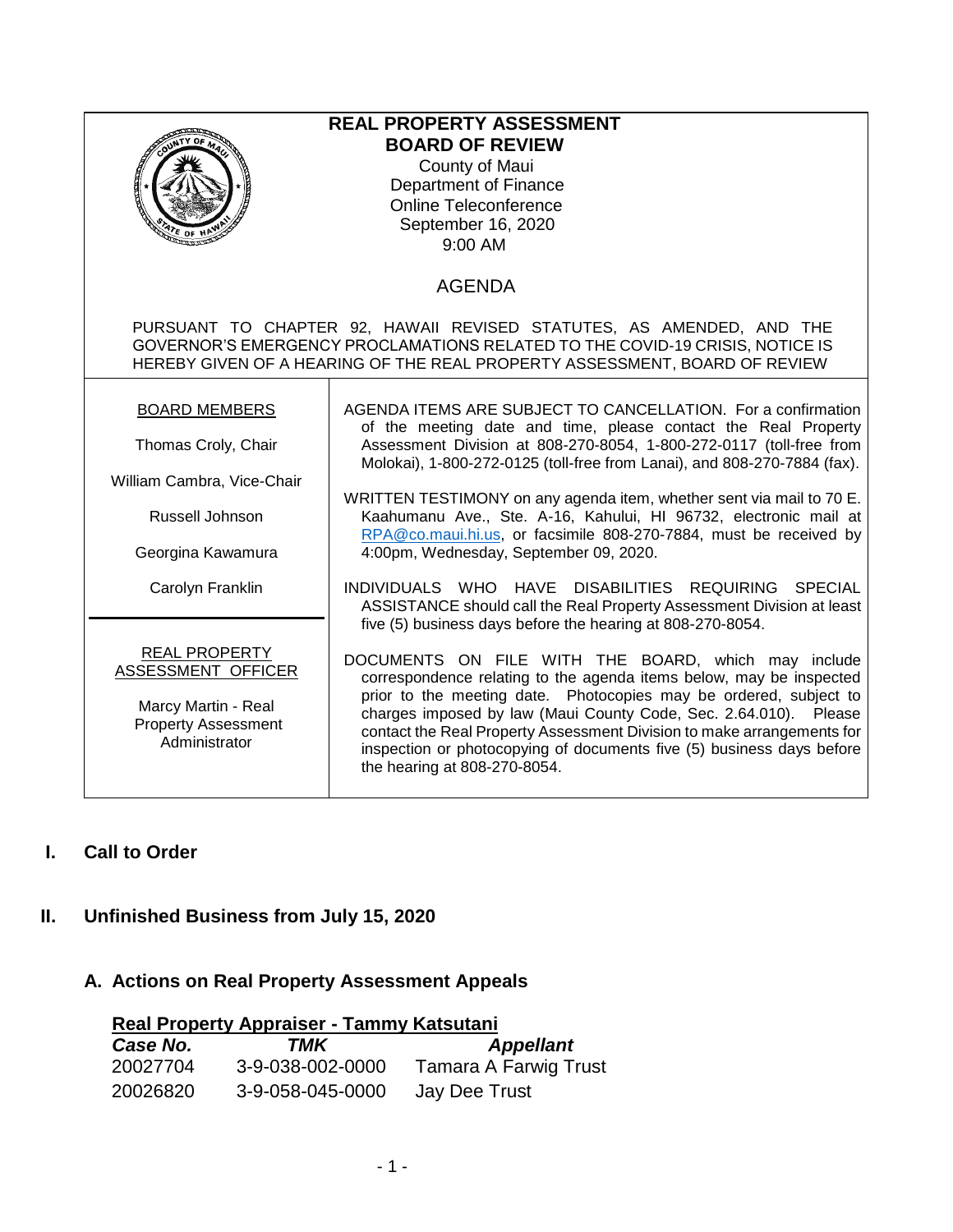## **III. Unfinished Business from August 05, 2020**

## **A. Actions on Real Property Assessment Appeals**

## **Real Property Appraiser – LeeAnn Leynes**

| Case No. | <b>TMK</b>       | <b>Appellant</b>                        |
|----------|------------------|-----------------------------------------|
| 20026868 | 4-3-002-021-0056 | Joseph O & Joan M Dean Trust            |
| 20027708 | 4-3-002-021-0058 | <b>Burton R Hechtman</b>                |
| 20027709 | 4-3-002-021-0065 | Martin/Carey Anne Atkins Decl Of Trust  |
| 20027860 | 4-3-002-043-0024 | Victoria Stutes Salzmann                |
| 20026799 | 4-3-002-043-0027 | <b>BECAR LLC</b>                        |
| 20026904 | 4-3-002-043-0035 | William Lammers Eddleman                |
| 20027890 | 4-3-005-029-0011 | John W Davis                            |
| 20027565 | 4-3-005-029-0015 | Byrne 2012 Trust                        |
| 20027891 | 4-3-005-029-0018 | Davis Family Trust                      |
| 20027749 | 4-3-005-029-0025 | <b>McLaren Family Trust</b>             |
| 20027752 | 4-3-006-011-0006 | <b>Raymond Stradley</b>                 |
| 20027707 | 4-3-006-011-0007 | <b>Turzer Family Revoc Living Trust</b> |
| 20027180 | 4-3-006-011-0008 | <b>Thomas-Stein Family Trust</b>        |
| 20027183 | 4-3-006-011-0009 | <b>Thomas-Stein Family Trust</b>        |
| 20027506 | 4-3-006-011-0012 | <b>Lessard Family Trust</b>             |
| 20027739 | 4-3-006-011-0019 | David Roger Martin                      |
| 20027875 | 4-3-006-011-0021 | Douglas M. Fryer                        |
| 20027524 | 4-3-006-011-0024 | <b>Aoki Family Trust</b>                |
| 20027721 | 4-3-006-011-0026 | <b>Langley Family Trust</b>             |

#### **IV. New Business**

#### **A. Actions on Real Property Assessment Appeals**

| <b>Information Services Supervisor - Melvina Kanaha</b> |                  |                                         |  |  |
|---------------------------------------------------------|------------------|-----------------------------------------|--|--|
| Case No.                                                | TMK              | <b>Appellant</b>                        |  |  |
| 20027011                                                | 2-1-008-082-0059 | LVP P1 US Partnership 1 as Bare Trustee |  |  |
| 20027015                                                | 2-1-008-119-0106 | LIG Holdings Ltd                        |  |  |

# **Real Property Appraiser – Debra Wanderscheid and Information Services Supervisor – Melvina Kanaha**

| Case No. | TMK              | <b>Appellant</b>     |
|----------|------------------|----------------------|
| 20027847 | 2-7-012-239-0000 | Nalani Ka'aina I LLC |